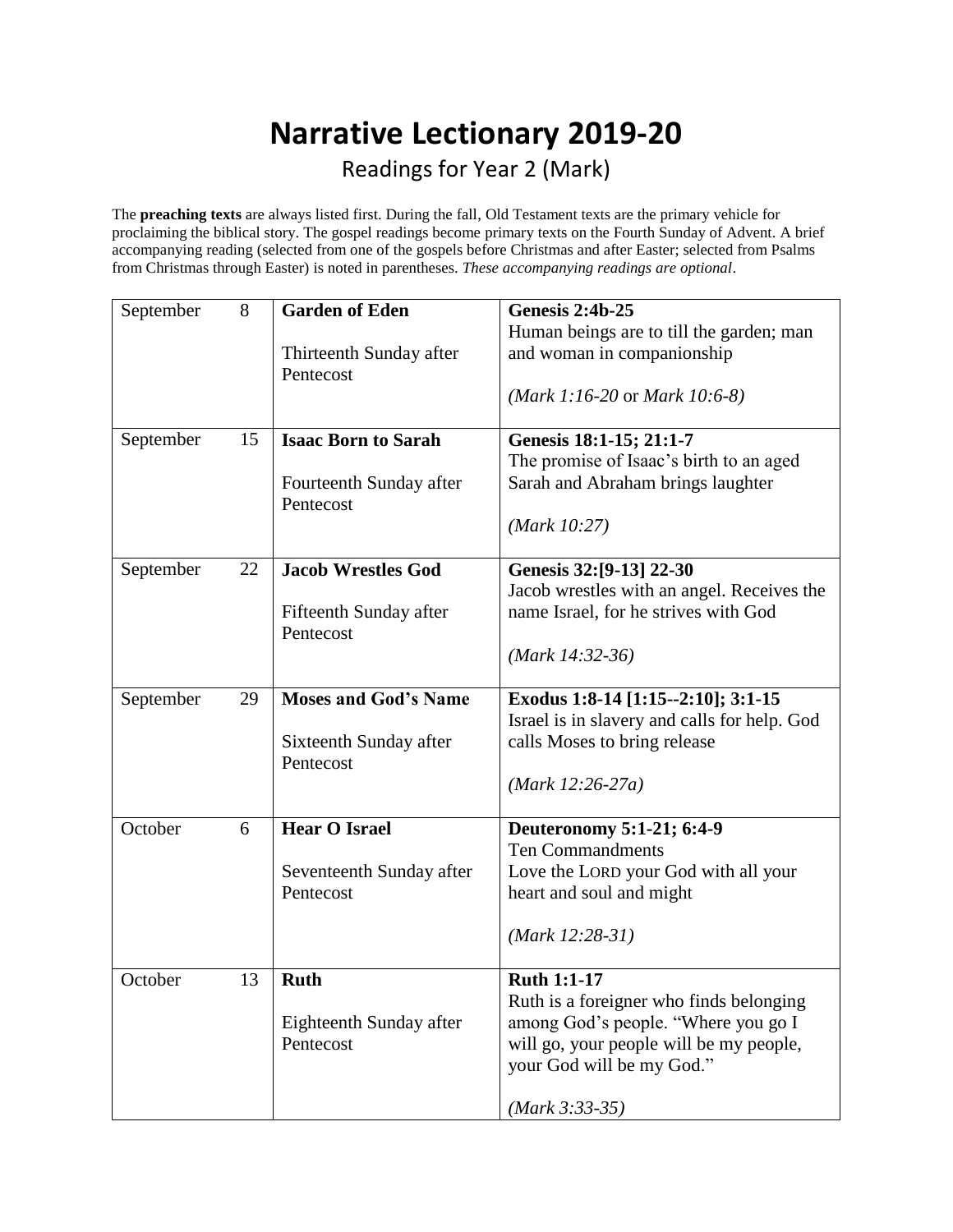| October  | 20           | <b>David Anointed King</b><br>Nineteenth Sunday after<br>Pentecost      | 2 Samuel 5:1-5; 6:1-5; Psalm 150<br>David becomes king over all Israel. Brings<br>the Ark of the covenant to Jerusalem with<br>song making Jerusalem a place of worship.<br>$(Mark 11:8-10)$                             |
|----------|--------------|-------------------------------------------------------------------------|--------------------------------------------------------------------------------------------------------------------------------------------------------------------------------------------------------------------------|
| October  | 27           | <b>Kingdom Divided</b><br><b>Twentieth Sunday after</b><br>Pentecost    | 1 Kings 12:1-17, 25-29<br>Rehoboam and the need for servant<br>leadership; the kingdom is divided<br>$(Mark 10:42-45)$                                                                                                   |
| November | 3            | <b>Elijah at Mount Carmel</b><br>Twenty-First Sunday after<br>Pentecost | 1 Kings 18:[17-19] 20-39<br>Elijah calls fire from heaven on Mount<br>Carmel to reveal God's presence<br>$(Mark 9:2-4)$                                                                                                  |
| November | 10           | Hosea<br><b>Twenty-Second Sunday</b><br>after Pentecost                 | <b>Hosea 11:1-9</b><br>God's passionate love for his children;<br>despite their disobedience he cannot give<br>them up.<br>$(Mark 10:13-14)$                                                                             |
| November | 17           | <b>Isaiah's Vineyard Song</b><br>Twenty-Third Sunday after<br>Pentecost | Isaiah 5:1-7; 11:1-5<br>Israel is pictured as a vineyard. God looks<br>for the fruit of righteousness but finds only<br>injustice. God promises a faithful king<br>who will judge with righteousness.<br>$(Mark 12:1-3)$ |
| November | 24           | <b>Josiah's Reform</b><br>Christ the King Sunday                        | 2 Kings 22:1-10 [11-20]; 23:1-3<br>Josiah's recovery of Scripture, reform and<br>renewal.<br>$(Luke 24:30-32)$                                                                                                           |
| December | $\mathbf{1}$ | <b>Promise of the Messiah</b><br>First Sunday of Advent                 | <b>Jeremiah 33:14-18</b><br>Promise of the Messiah<br>$(Mark 8:27-29)$                                                                                                                                                   |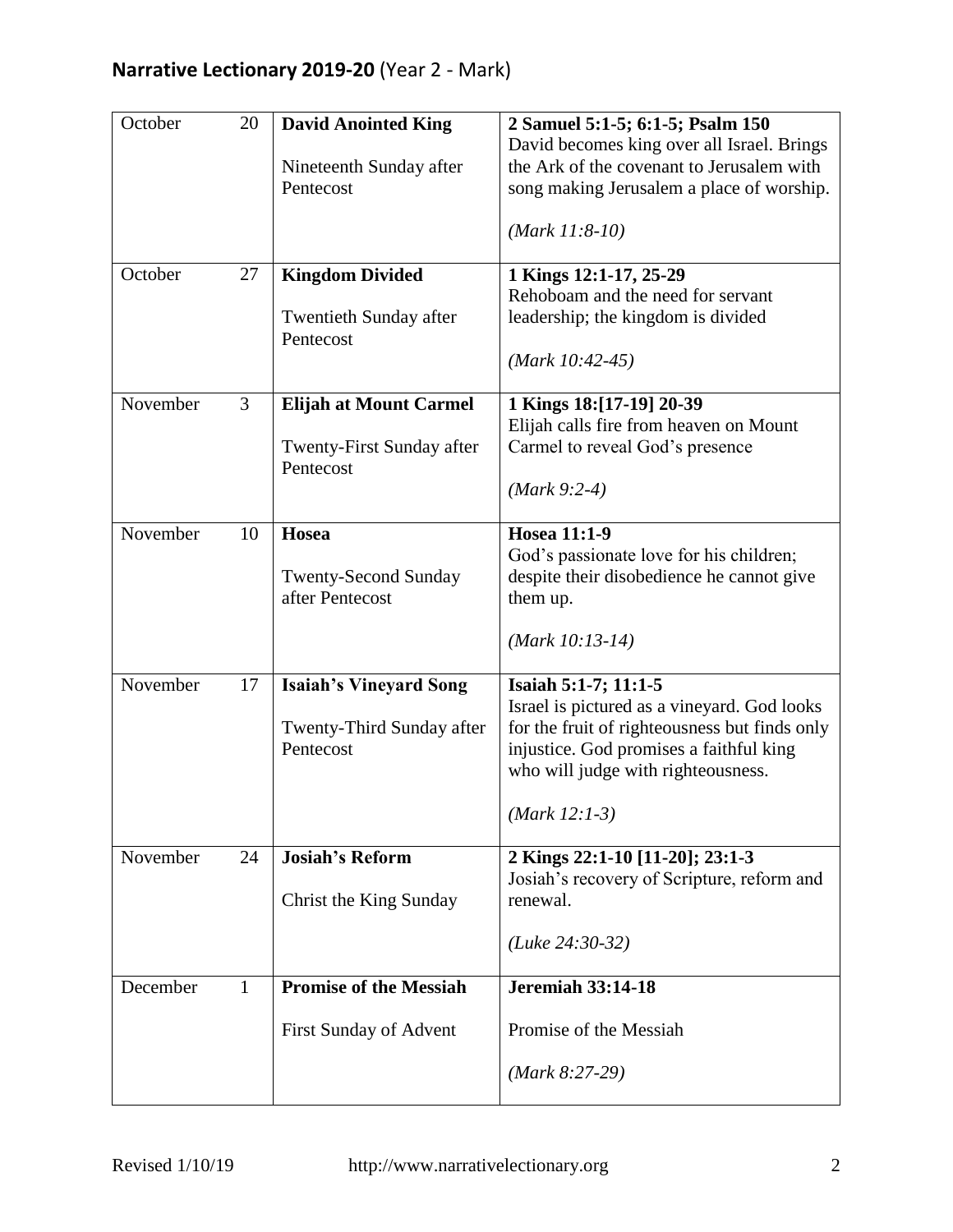| December | 8  | <b>Isaiah of the Exile</b>       | <b>Isaiah 40:1-11</b>                                                  |
|----------|----|----------------------------------|------------------------------------------------------------------------|
|          |    |                                  | Comfort, comfort my people, a voice cries                              |
|          |    | Second Sunday of Advent          | out in the wilderness, make straight the                               |
|          |    |                                  | way of the Lord.                                                       |
|          |    |                                  | $(Mark 1:1-4)$                                                         |
| December | 15 | <b>Rebuilding the Temple</b>     | Ezra 1:1-4; 3:1-4, 10-13                                               |
|          |    |                                  | Return from exile and rebuilding the                                   |
|          |    | Third Sunday of Advent           | temple.                                                                |
|          |    |                                  | $(Luke 2:25-32)$                                                       |
|          |    |                                  |                                                                        |
| December | 22 | <b>Zechariah's Song</b>          | Luke 1:5-13 [14-25] 57-80                                              |
|          |    |                                  | John the Baptist's birth; Blessed be the                               |
|          |    | Fourth Sunday of Advent          | God of Israel who has looked favorably on                              |
|          |    |                                  | his people.                                                            |
|          |    |                                  |                                                                        |
|          |    |                                  | (Psalm 113)                                                            |
| December | 24 | <b>Birth of Jesus</b>            | Luke 2:1-14 [15-20]                                                    |
|          |    |                                  | <b>Birth of Jesus</b>                                                  |
|          |    | <b>Christmas</b> Eve             |                                                                        |
|          |    |                                  | (Psalm 146:5-10 or Luke 1:46-55)                                       |
| December | 25 | <b>Shepherds Visit</b>           | <b>Luke 2:8-20</b>                                                     |
|          |    |                                  | Shepherds visit the infant Jesus                                       |
|          |    | Christmas Day                    | or Matthew 2:1-12, The Magi                                            |
|          |    |                                  |                                                                        |
|          |    |                                  | $(Psalm 108:1-4)$                                                      |
|          |    |                                  |                                                                        |
| December | 29 | <b>Beginning of Good News</b>    | <b>Mark 1:1-20</b>                                                     |
|          |    | <b>First Sunday of Christmas</b> | John the Baptist, Jesus announces the<br>kingdom, calls the disciples. |
|          |    |                                  |                                                                        |
|          |    |                                  | $(Psalm 91:9-12)$                                                      |
|          |    |                                  |                                                                        |
| January  | 5  | <b>Jesus' Ministry Begun</b>     | Mark 1:21-45                                                           |
|          |    |                                  | Jesus heals a man with an unclean spirit,                              |
|          |    | Second Sunday of<br>Christmas    | Peter's mother-in-law, and a leper.                                    |
|          |    |                                  | $(Psalm 103:1-5)$                                                      |
|          |    |                                  |                                                                        |
| January  | 12 | <b>Jesus Heals and Teaches</b>   | <b>Mark 2:1-22</b>                                                     |
|          |    |                                  | Jesus heals a paralytic and eats with tax                              |
|          |    | First Sunday after               | collectors.                                                            |
|          |    | Epiphany                         | $(Psalm 103:6-14)$                                                     |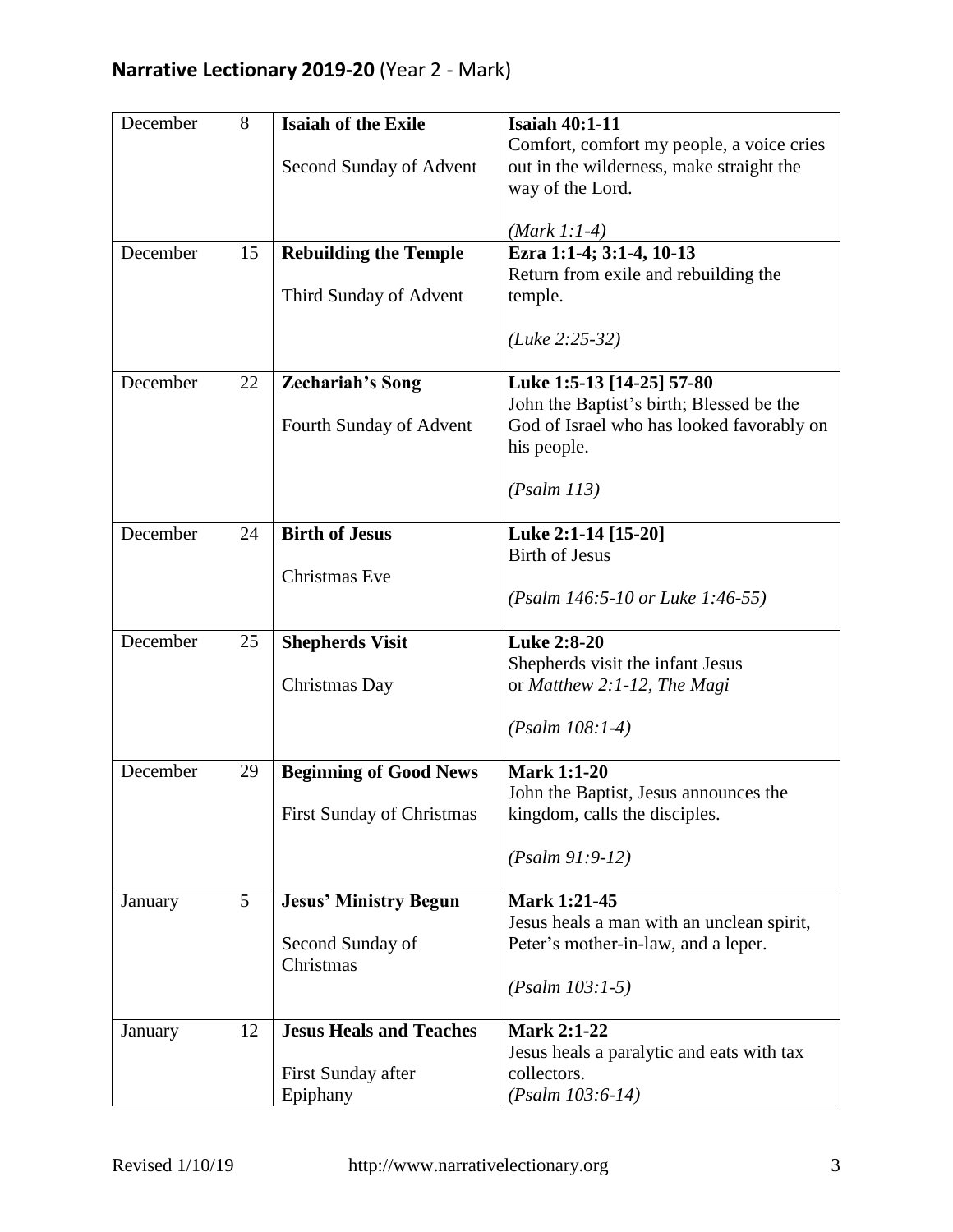| January  | 19             | <b>Parables in Mark</b><br>Second Sunday after<br>Epiphany                         | <b>Mark 4:1-34</b><br>Parables of sower and mustard seed<br>(Psalm 126)                                                       |
|----------|----------------|------------------------------------------------------------------------------------|-------------------------------------------------------------------------------------------------------------------------------|
| January  | 26             | <b>Jesus and the Gerasene</b><br><b>Demoniac</b><br>Third Sunday after<br>Epiphany | <b>Mark 5:1-20</b><br>Jesus heals the Gerasene demoniac<br>$(Psalm 89:1-4)$                                                   |
| February | $\overline{2}$ | <b>Jairus' Daughter Healed</b><br>Fourth Sunday after<br>Epiphany                  | Mark 5:21-43<br>Jesus heals Jairus' daughter and the<br>woman with the flow of blood.<br>(Psalm 131)                          |
| February | 9              | <b>Death of John the Baptist</b><br>Fifth Sunday after<br>Epiphany                 | <b>Mark 6:1-29</b><br>Jesus rejected at Nazareth; sending of the<br>Twelve; death of John the Baptist.<br>(Psalm 122)         |
| February | 16             | <b>What Defiles?</b><br>Sixth Sunday after<br>Epiphany                             | <b>Mark 7:1-23</b><br>What defiles one comes from within<br>$(Psalm 51:1-3, 6-7)$                                             |
| February | 23             | <b>Transfiguration</b><br>Transfiguration                                          | Mark 8:27--9:8<br>Peter's confession, passion prediction,<br>bearing the cross, Transfiguration.<br>$(Psalm 27:1-4)$          |
| February | 26             | <b>Passion Prediction</b><br>Ash Wednesday                                         | <b>Mark 9:30-37</b><br>Passion prediction, debate about who is the<br>greatest, call to become a servant.<br>$(Psalm 32:1-5)$ |
| March    | $\mathbf{1}$   | <b>First Last and Last First</b><br>First Sunday in Lent                           | Mark 10:17-31<br>Rich man is called to sell all he has and<br>follow Jesus.<br>$(Psalm 19:7-10)$                              |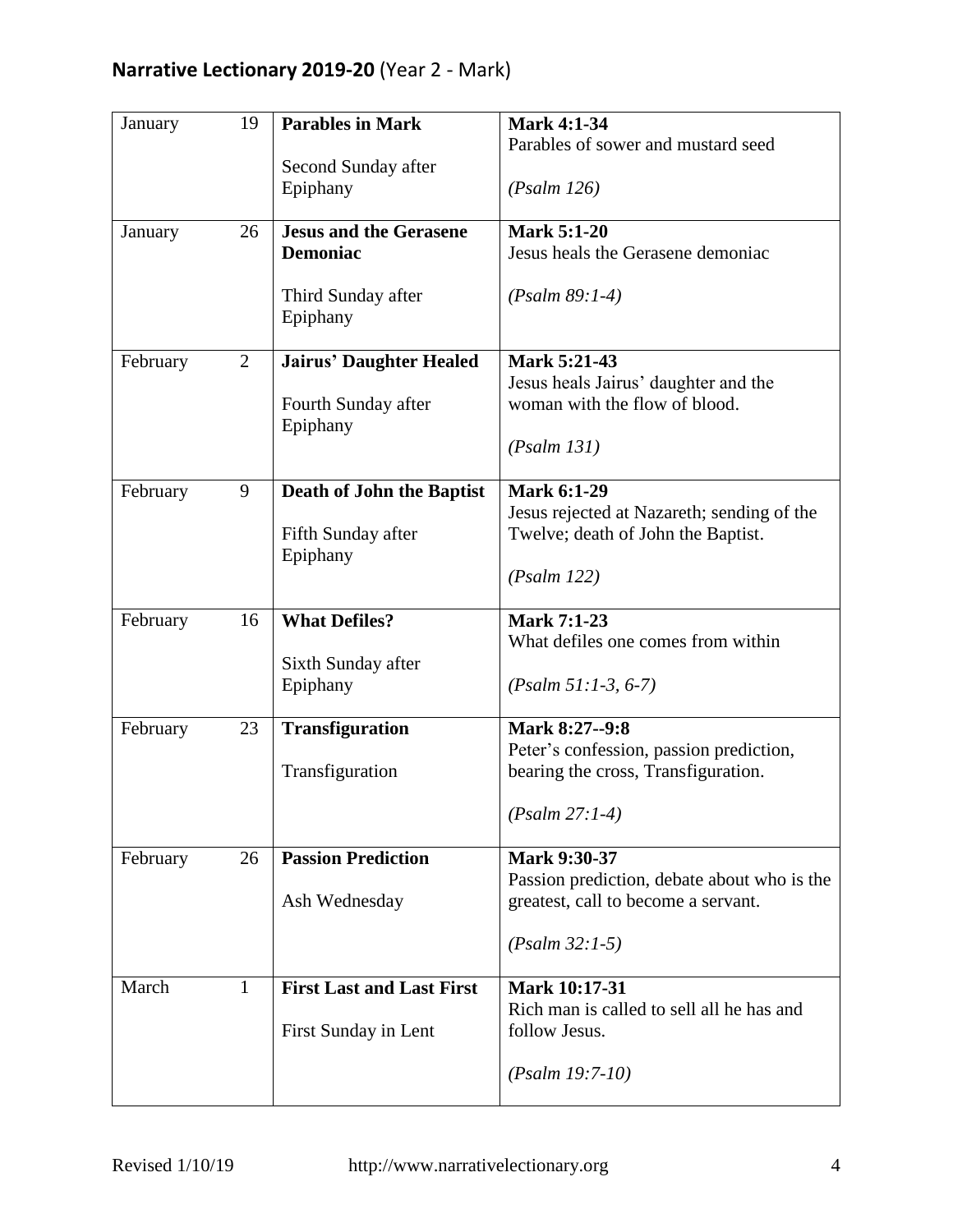| March | 8  | <b>Bartimaeus Healed</b><br>Second Sunday in Lent                          | Mark 10:32-52<br>Passion prediction, Son of Man came not<br>to be served but to serve, heals blind<br>Bartimaeus.<br>$(Psalm 34:11-14)$ |
|-------|----|----------------------------------------------------------------------------|-----------------------------------------------------------------------------------------------------------------------------------------|
| March | 15 | <b>Parable of the Tenants</b><br>[Taxes to Caesar]<br>Third Sunday in Lent | Mark 12:1-12 [13-17]<br>Parable of the wicked tenants; paying<br>taxes to Caesar<br>$(Psalm 86:8-13)$                                   |
| March | 22 | <b>Great Commandment</b><br>Fourth Sunday in Lent                          | Mark 12:28-44<br>Great commandment, scribes seek honor, a<br>poor widow gives all she has.<br>$(Psalm 89:1-4)$                          |
| March | 29 | <b>End of the Age</b><br>Fifth Sunday in Lent                              | Mark 13:1-8, 24-37<br>The end of the age; call to be watchful.<br>$(Psalm 102:12-17)$                                                   |
| April | 5  | <b>Triumphal Entry</b><br>(or Anointing at Bethany)<br>Palm Sunday         | <b>Mark 11:1-11</b><br>Triumphal entry<br><b>Mark 14:3-9</b><br>Woman anoints Jesus at Bethany<br>$(Psalm 118:25-29)$                   |
| April | 9  | Lord's Supper, Prayer in<br>Gethsemane<br>Maundy Thursday                  | Mark 14:22-42<br>Words of Institution; Peter's denial<br>foretold; prayer in Gethsemane.<br>$(Psalm 116:12-19)$                         |
| April | 10 | <b>Crucifixion</b><br>Good Friday                                          | Mark 15:16-39<br>Mocking; crucifixion; "My God, my God<br>why have you forsaken me?"<br>$(Psalm 22:1-2, 14-21)$                         |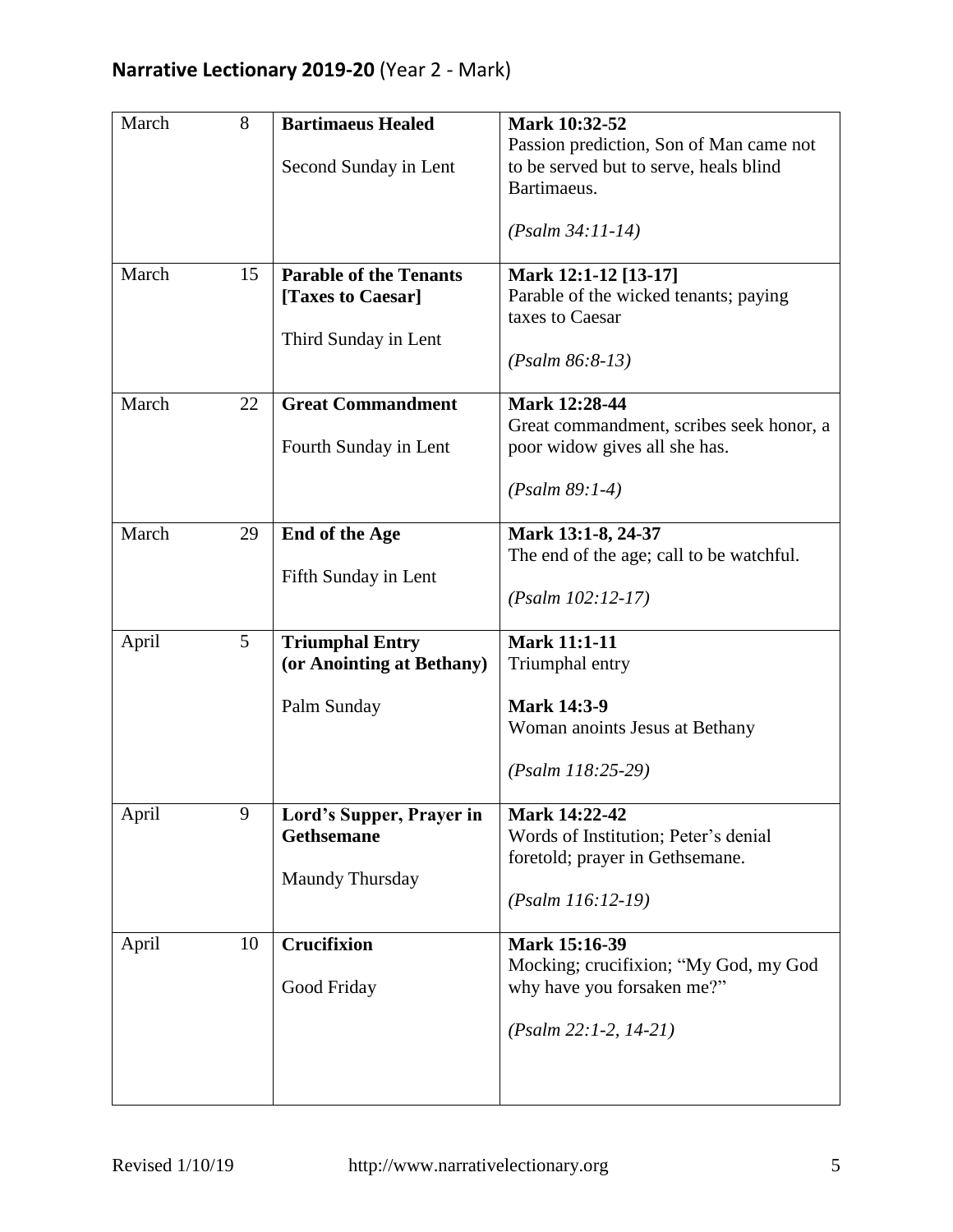| April | 12             | <b>Resurrection</b>                                            | <b>Mark 16:1-8</b><br>Resurrection, empty tomb, and fleeing in                                                                                                             |
|-------|----------------|----------------------------------------------------------------|----------------------------------------------------------------------------------------------------------------------------------------------------------------------------|
|       |                | <b>Easter Sunday</b>                                           | fear.                                                                                                                                                                      |
|       |                |                                                                | $(Psalm 118:21-27)$                                                                                                                                                        |
| April | 19             | You Shall Be My<br><b>Witnesses</b><br>Second Sunday of Easter | <b>Acts 1:1-14</b><br>"You shall be my witnesses in Jerusalem,<br>Judea, Samaria, and to the ends of the<br>earth."<br>$(Mark 6:7-13)$                                     |
| April | 26             | <b>Peter Heals in Jerusalem</b><br>Third Sunday of Easter      | <b>Acts 3:1-10</b><br>Healing at the Beautiful Gate; "I have no<br>silver or gold, but what I have I give you,<br>in the name of Jesus rise and walk."<br>$(Mark 6:53-56)$ |
| May   | $\overline{3}$ | <b>Church at Thessalonica</b><br>Fourth Sunday of Easter       | <b>Acts 17:1-9</b><br>Founding church at Thessalonica<br>1 Thessalonians 1:1-10<br>Paul's message of thanks to the church at<br>Thessalonica.<br>$(Mark 13:9-11)$          |
| May   | 10             | <b>Church at Corinth</b><br>Fifth Sunday of Easter             | <b>Acts 18:1-4</b><br>Founding the church at Corinth.<br>1 Corinthians 1:10-18<br>Factions in the church and the word of the<br>cross.<br>$(Mark 9:34-35)$                 |
| May   | 17             | <b>Faith, Hope, and Love</b><br><b>Sixth Sunday of Easter</b>  | 1 Corinthians 13:1-13<br>"Faith, hope, and love abide, but the<br>greatest of these is love."<br>$(Mark 12:28-31)$                                                         |